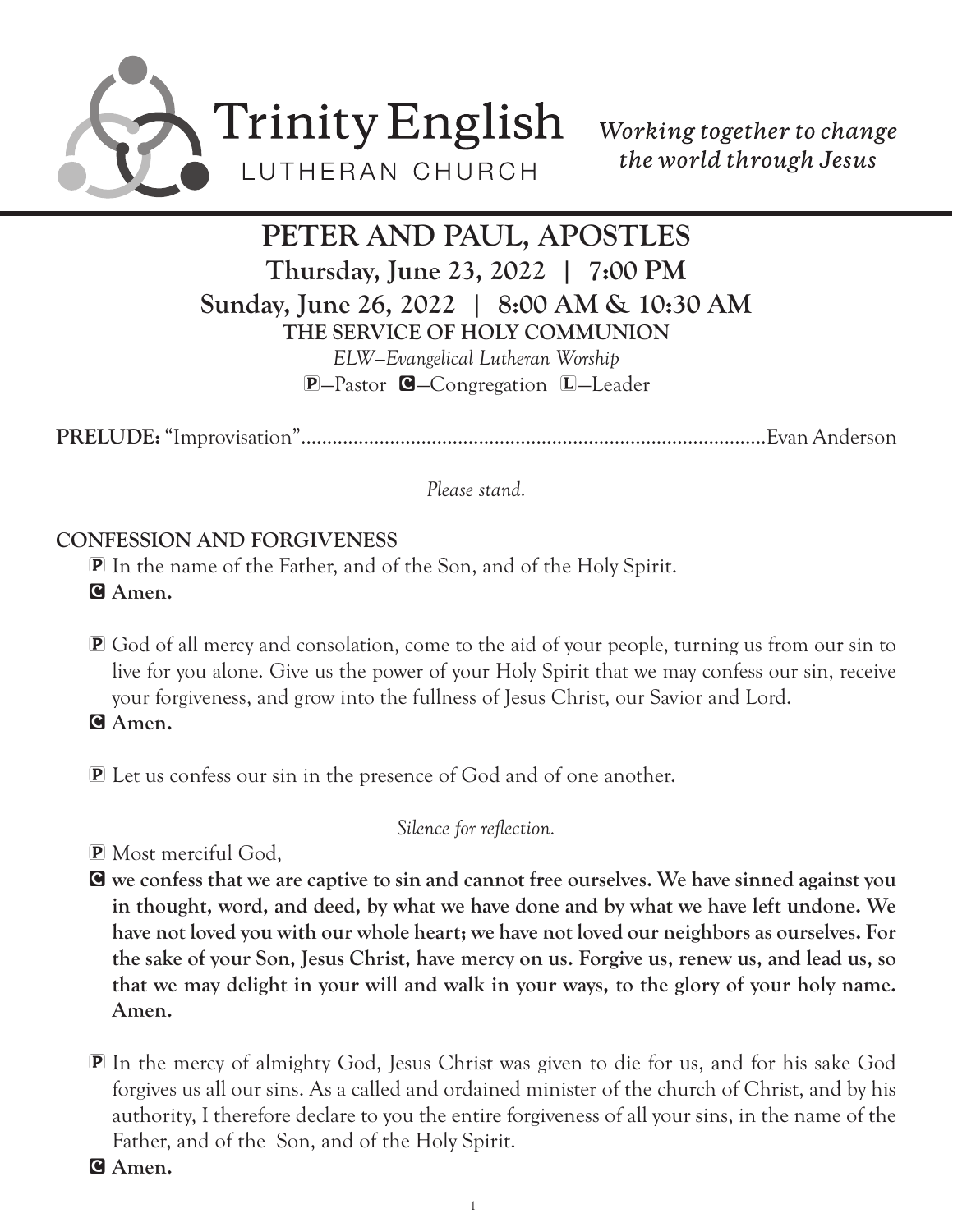

Text: John L. Bell, b. 1949

Music: KELVINGROVE, Scottish traditional

ATAS TRANSA TEXTO 1987 ION COMMUNISM AND TRANSA TEXTO 1987 ION COMMUNISM CIA Publications, Inc., agent. 7404 S. Mason Ave., Chicago, IL 60638.<br>WWW.giamusic.com. 800.442.3358. All rights reserved. Used by permission.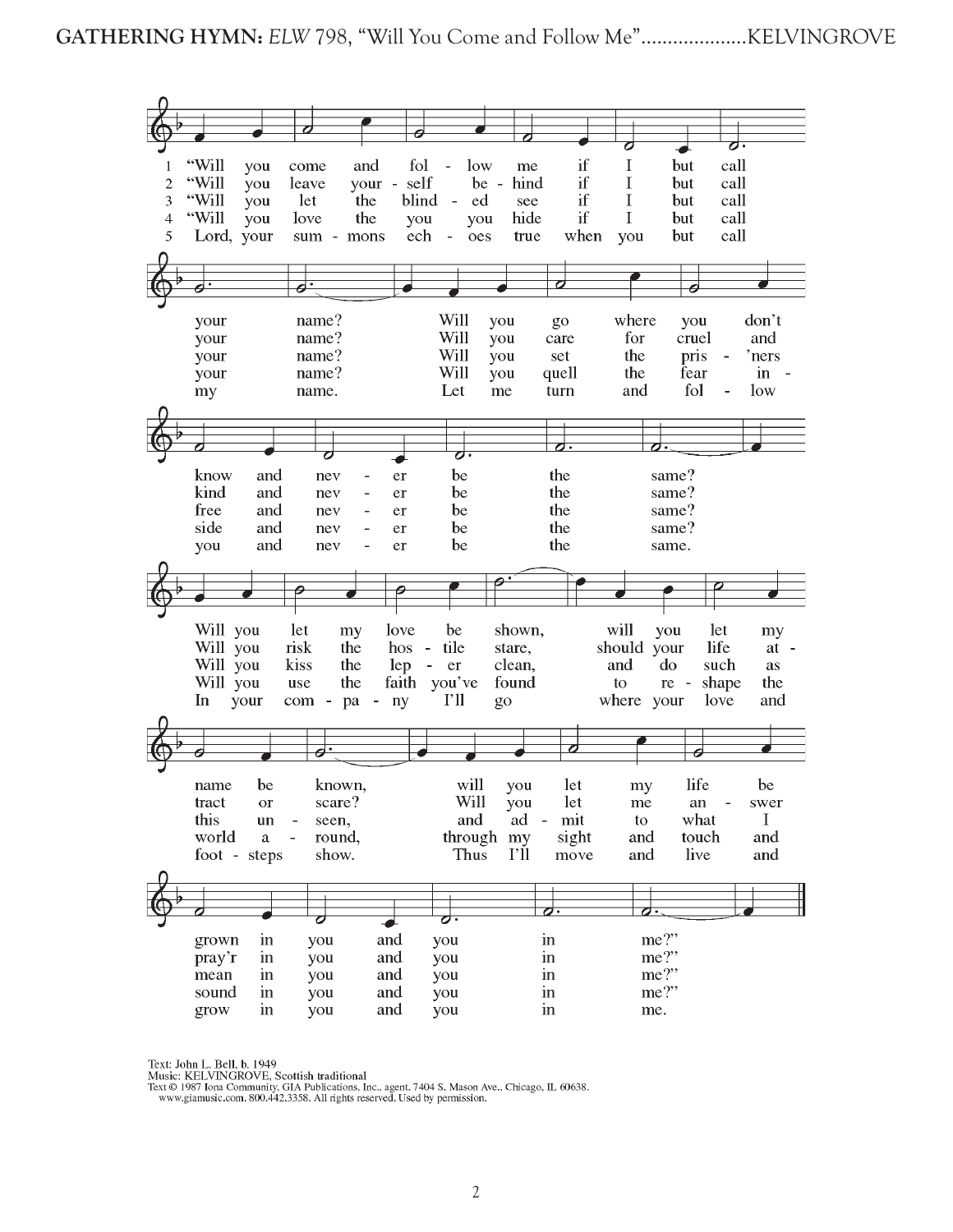#### GREETING

P The grace of our Lord Jesus Christ, the love of God, and the communion of the Holy Spirit be with you all.

C And also with you.

HYMN OF PRAISE: "Glory to God"

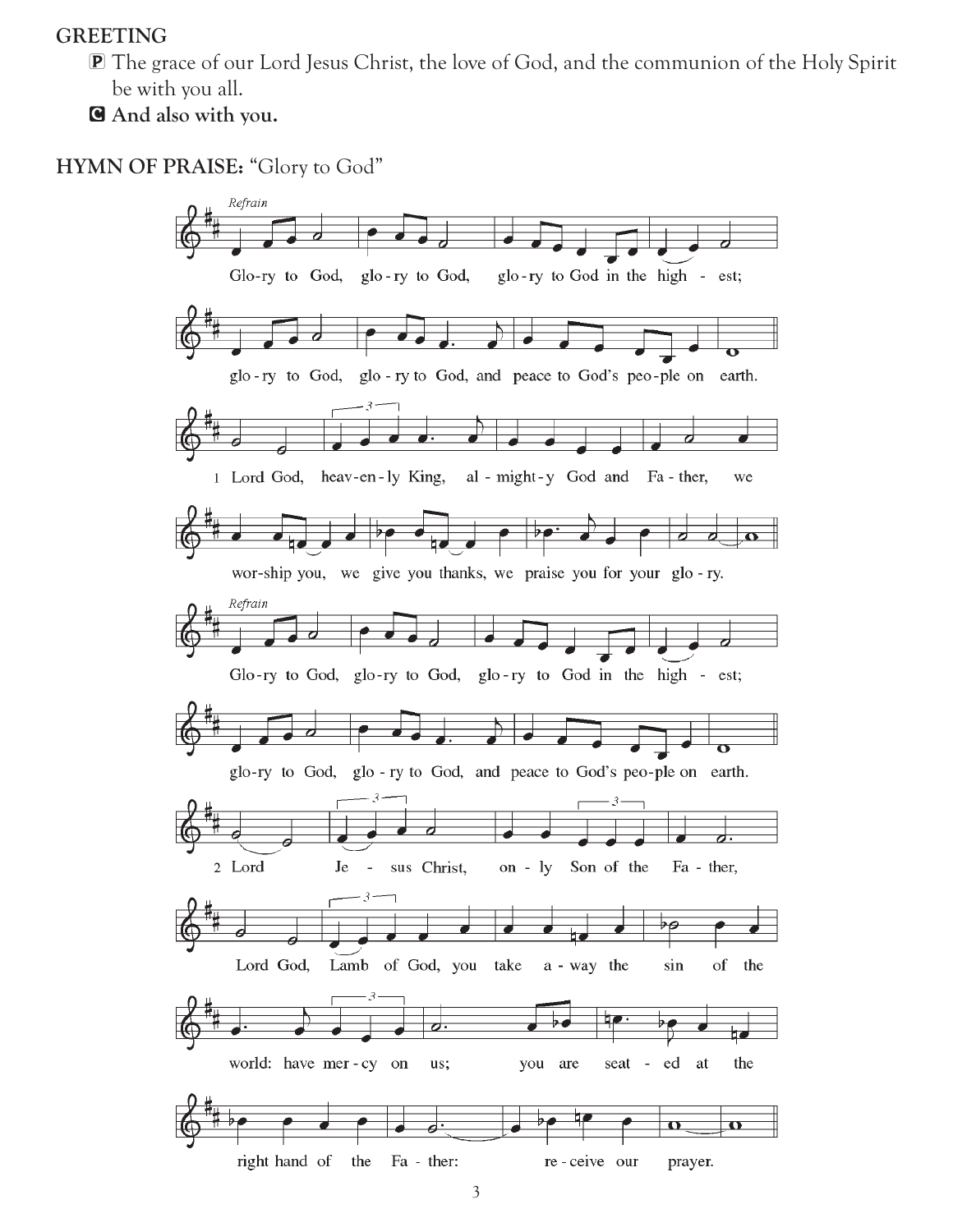

#### SALUTATION

- P The Lord be with you.
- C And also with you.

## PRAYER OF THE DAY

- P Almighty God, we praise you that your blessed apostles Peter and Paul glorified you by their martyrdoms. Grant that your church throughout the world may always be instructed by their teaching and example, be knit together in unity by your Spirit, and ever stand firm upon the one foundation who is Jesus Christ our Lord, for he lives and reigns with you and the Holy Spirit, one God, now and forever.
- G Amen.

*Please be seated.*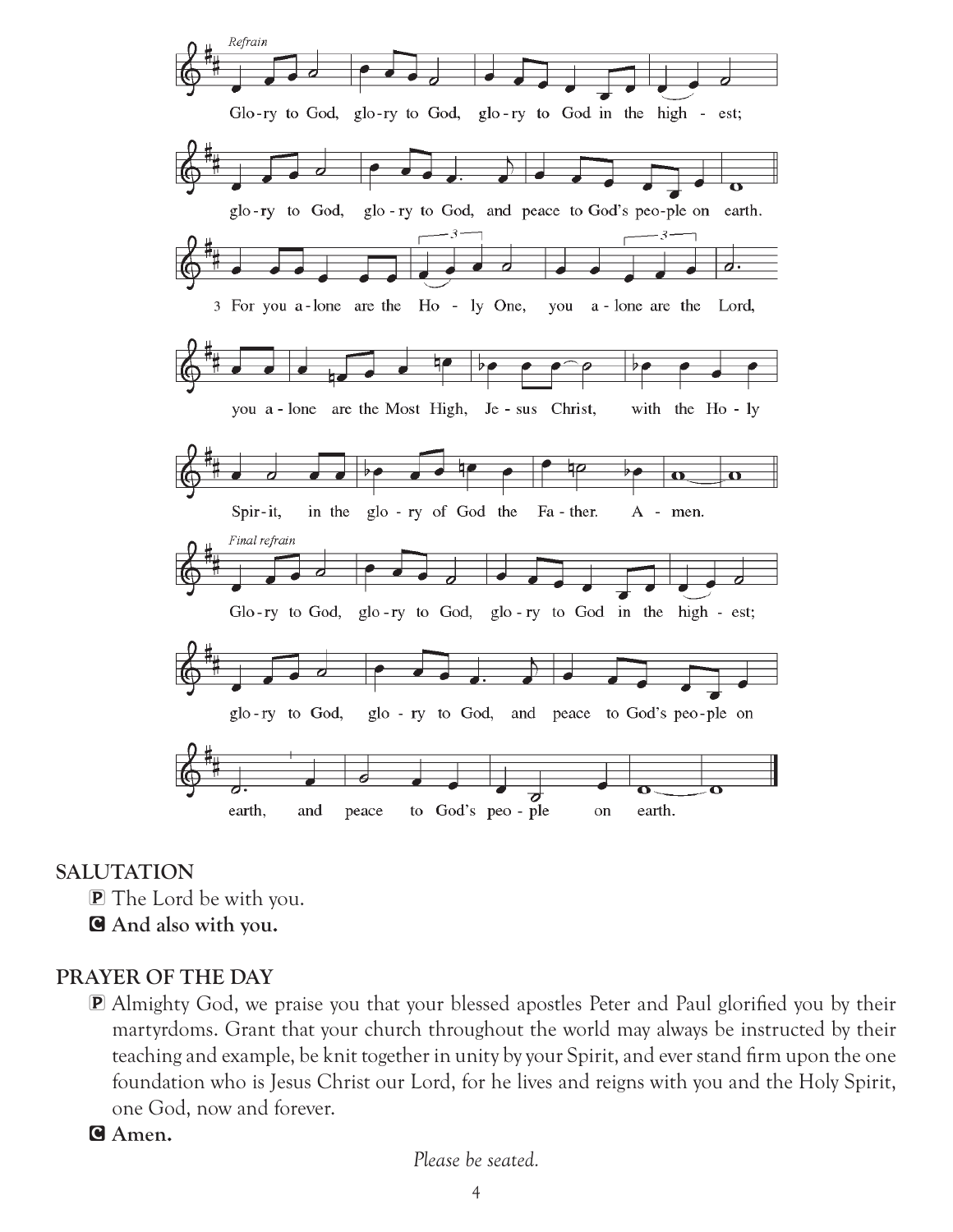## FIRST READING...............................................................................................................Acts 12:1-11 <sup>1</sup>About that time King Herod laid violent hands upon some who belonged to the church. <sup>2</sup>He had James, the brother of John, killed with the sword. 3 After he saw that it pleased the Jews, he proceeded to arrest Peter also. (This was during the festival of Unleavened Bread.) 4 When he had seized him, he put him in prison and handed him over to four squads of soldiers to guard him, intending to bring him out to the people after the Passover. 5 While Peter was kept in prison, the church prayed fervently to God for him. The very night before Herod was going to bring him out, Peter, bound with two chains, was sleeping between two soldiers, while guards in front of the door were keeping watch over the prison. 7 Suddenly an angel of the Lord appeared and a light shone in the cell. He tapped Peter on the side and woke him, saying, "Get up quickly." And the chains fell off his wrists.  ${}^8\mathrm{The}$  angel said to him, "Fasten your belt and put on your sandals." He did so. Then he said to him, "Wrap your cloak around you and follow me." 9 Peter went out and followed him; he did not realize that what was happening with the angel's help was real; he thought he was seeing a vision. 10After they had passed the first and the second guard, they came before the iron gate leading into the city. It opened for them of its own accord, and they went outside and walked along a lane, when suddenly the angel left him. 11Then Peter came to himself and said, "Now I am sure that the Lord has sent his angel and rescued me from the hands of Herod and from all that the Jewish people were expecting."

L The word of the Lord.

**C** Thanks be to God.

## Psalm 87:1-3, 5-7 *Spoken in unison.*

<sup>1</sup>On the holy mountain stands the city God has founded; <sup>2</sup>the Lord loves the gates of Zion more than all the dwellings of Jacob. <sup>3</sup>Glorious things are spoken of you, O city of our God. <sup>5</sup>Of the city it shall be said, "Everyone was born in Zion, and the Most High shall sustain the city." 6 Enrolling the nations, the Lord records: "These also were born there." 7 The singers and the dancers will say, "All my fresh springs are in you."

SECOND READING......................................................................................2 Timothy 4:6-8, 17-18  $6$ As for me, I am already being poured out as a libation, and the time of my departure has come.  $^7\mathrm{I}$ have fought the good fight, I have finished the race, I have kept the faith. 8From now on there is reserved for me the crown of righteousness, which the Lord, the righteous judge, will give me on that day, and not only to me but also to all who have longed for his appearing. <sup>17</sup>But the Lord stood by me and gave me strength, so that through me the message might be fully proclaimed and all the Gentiles might hear it. So I was rescued from the lion's mouth. 18The Lord will rescue me from every evil attack and save me for his heavenly kingdom. To him be the glory forever and ever. Amen.

L The word of the Lord.

**G** Thanks be to God.

*Please stand.*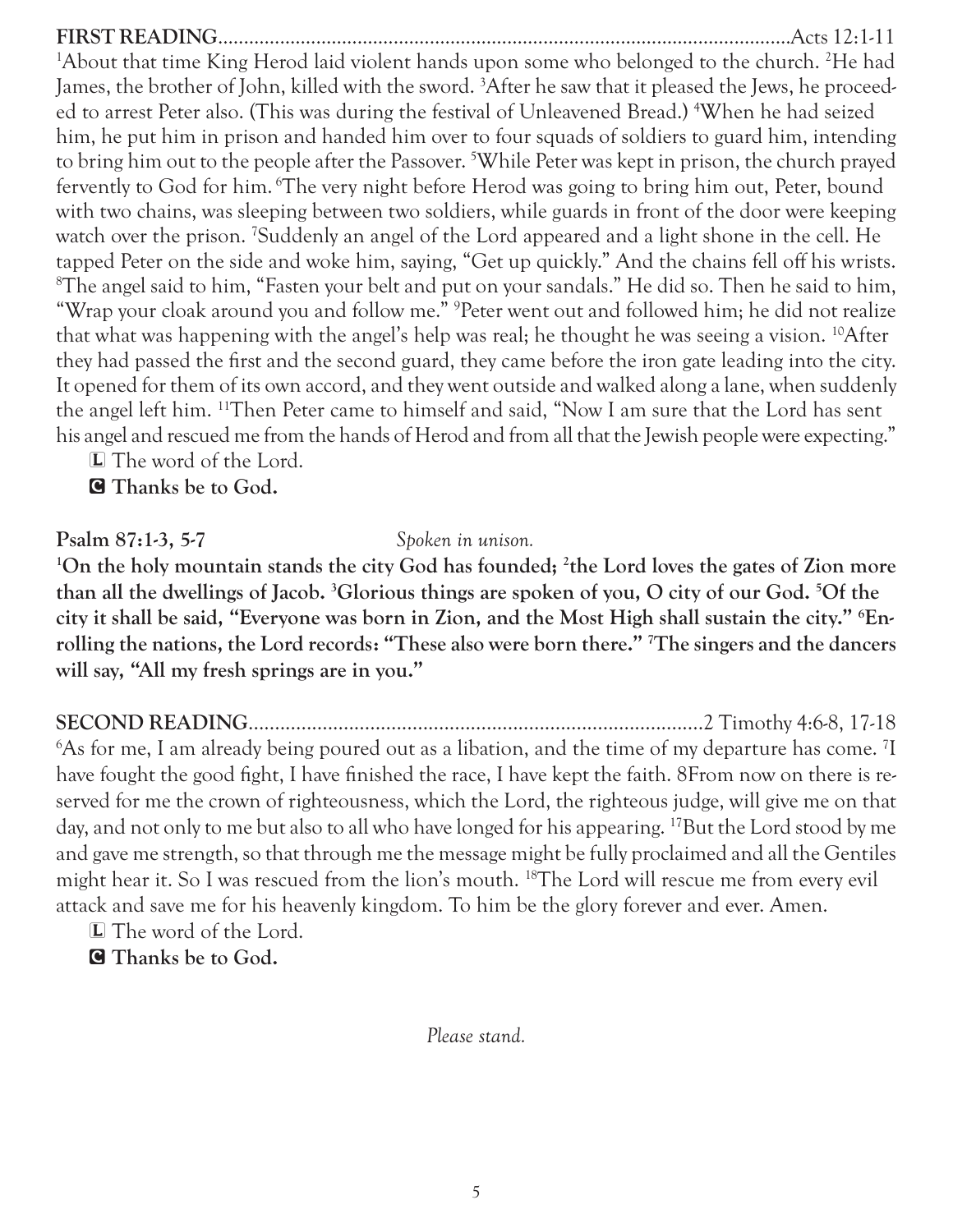#### GOSPEL ACCLAMATION



Music: Caribbean traditional; arr. Mark Sedio, b. 1954 Arr. © 1995 Augsburg Fortress

#### HOLY GOSPEL............................................................................................................John 21:15-19

P The Holy Gospel according to St. John, the twenty-first chapter.

G Glory to you, O Lord.

15When they had finished breakfast, Jesus said to Simon Peter, "Simon son of John, do you love me more than these?" He said to him, "Yes, Lord; you know that I love you." Jesus said to him, "Feed my lambs." 16A second time he said to him, "Simon son of John, do you love me?" He said to him, "Yes, Lord; you know that I love you." Jesus said to him, "Tend my sheep." <sup>17</sup>He said to him the third time, "Simon son of John, do you love me?" Peter felt hurt because he said to him the third time, "Do you love me?" And he said to him, "Lord, you know everything; you know that I love you." Jesus said to him, "Feed my sheep. 18Very truly, I tell you, when you were younger, you used to fasten your own belt and to go wherever you wished. But when you grow old, you will stretch out your hands, and someone else will fasten a belt around you and take you where you do not wish to go." 19(He said this to indicate the kind of death by which he would glorify God.) After this he said to him, "Follow me."

P The Gospel of the Lord.

C Praise to you, O Christ.

*Please be seated.*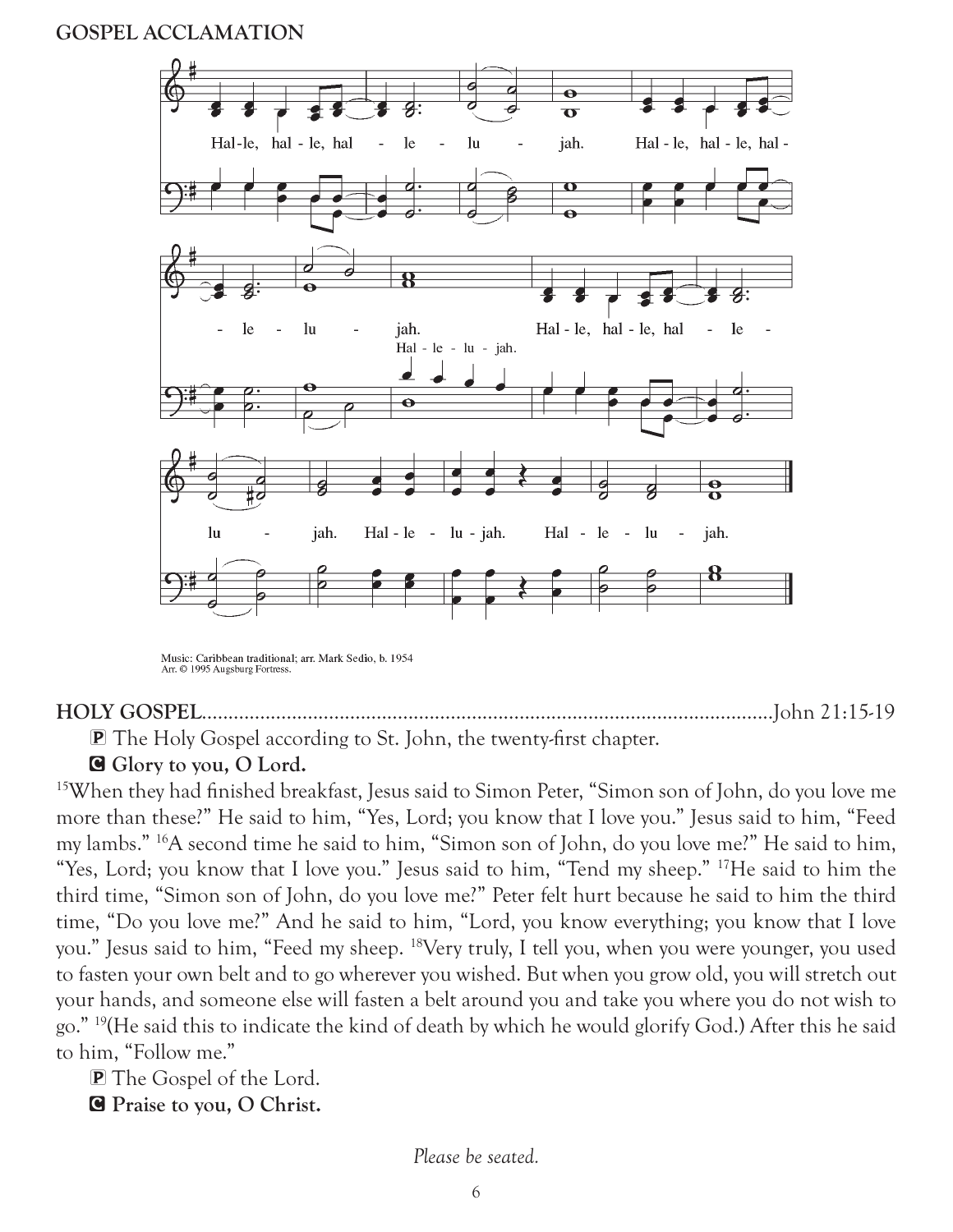#### Silence for Reflection

Please stand.

your saints still striv - ing, for \_\_\_\_\_ all your saints at vour Bv all rest. Ŵе for praise you, Lord,  $Pe$  $ter, so \_\_$  $ea - ger$ and S<sub>O</sub> bold, thrice light from heav - en, praise for the Praise for the light <sub>of</sub> awe, praise Give praise God  $Al - might - y$ ,  $and$  wor - ship God the Son, and  $\equiv$ to ♂.  $\frac{\hbar 0}{\hbar 2}$  -  $\frac{\hbar y}{\hbar 2}$  $for - ev For_{-}$ name, Je er - more blessed! sus, be  $re$ ent, thrice charged to feed fold. Lord, yet pent your for the  $g$ lo rious  $vi$ sion the per - $-cu$  - tor saw.  $0_{-}$  ${\rm se}$ God Spir it,  $e - ter -$ Three  $\text{till}$ <sub> $-$ </sub> sing the $\equiv$ nal in One, to  $\sim$   $$ to - rious that they might you vic wear the crown a - rose and faith - ful guard your flock from harm, and make your pas  $tors$ to Paul's light - 'ning we Lord, for en bless your name to  $day;$ come,  $\sim$  $\overline{\phantom{a}}$ all num - ber fall down be - fore the the ran somed throne, and share light of ed from the glo  $flect$ your throne.  $\overline{a}$ ry re hold them when  $\overline{a}$ al-might -  $y$ they wa with your arm. ver guide shine with - in dark  $\blacksquare$ and our ness, **us** on our way. cribe God lone. hon - or, pow'r, and glo  $\overline{a}$ ry as to  $a -$ 

Text: Horatio Bolton Nelson, 1823-1913, alt. Music: English Folk Tune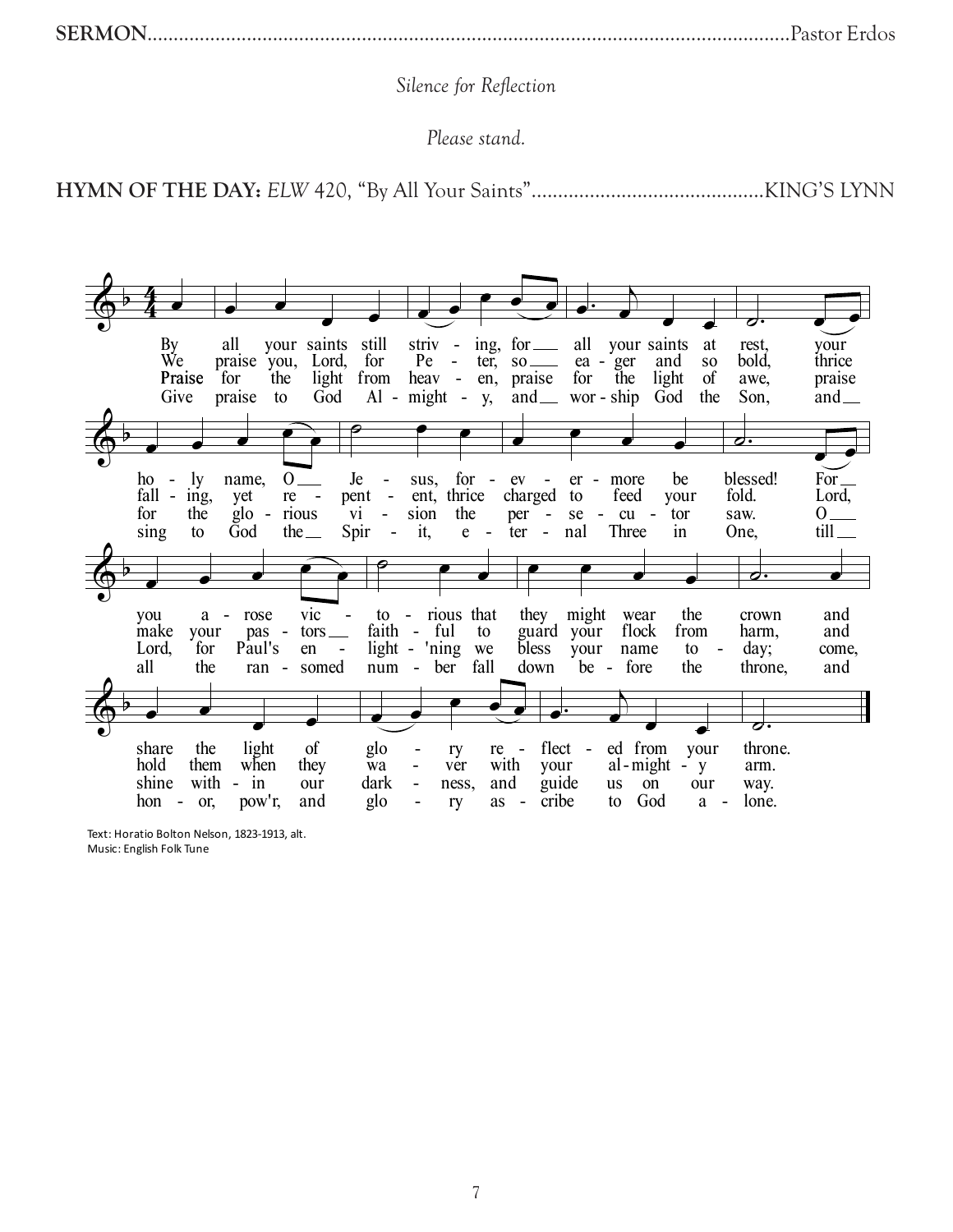#### NICENE CREED

C We believe in one God, the Father, the Almighty, maker of heaven and earth, of all that is, seen and unseen.

 We believe in one Lord, Jesus Christ, the only Son of God, eternally begotten of the Father, God from God, Light from Light, true God from true God, begotten, not made, of one Being with the Father; through him all things were made. For us and for our salvation he came down from heaven, was incarnate of the Holy Spirit and the virgin Mary and became truly human. For our sake he was crucified under Pontius Pilate; he suffered death and was buried. On the third day he rose again in accordance with the scriptures; he ascended into heaven and is seated at the right hand of the Father. He will come again in glory to judge the living and the dead, and his kingdom will have no end.

We believe in the Holy Spirit,

 the Lord, the giver of life, who proceeds from the Father and the Son, who with the Father and the Son is worshiped and glorified, who has spoken through the prophets. We believe in one holy catholic and apostolic church. We acknowledge one baptism for the forgiveness of sins. We look for the resurrection of the dead, and the life of the world to come. Amen.

*Please be seated.*

#### ANNOUNCEMENTS

*Please stand.*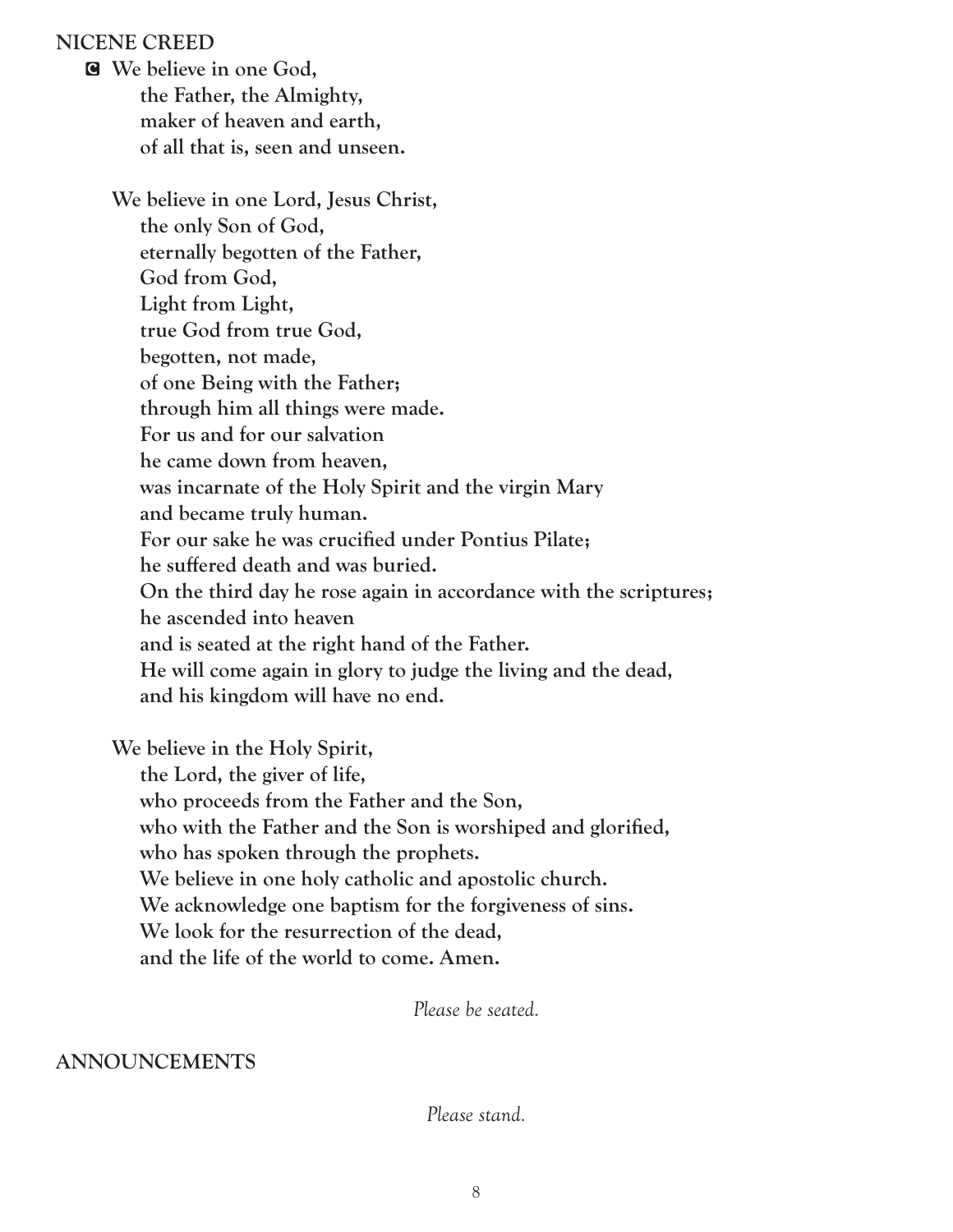#### PRAYERS OF INTERCESSION

- P Let us pray for the whole people of God in Christ Jesus, and for all people according to their needs . . .
- P Lord in your mercy,
- **G** Hear our prayer.

## SHARING OF THE PEACE

**P** The peace of Christ be with you always.

C And also with you.

*People greet each other saying:* "Peace be with you."

*Please be seated.*

*All of the work of Trinity is possible because of the prayers, service and offerings of the people of Trinity. We invite you to join us in these ways. We invite your prayers for the work of our ministry. If you would like to participate in additional ways, please speak with one of the pastors. If you would like to leave an offering, you may use an envelope and leave it in one of the black offering boxes at entrances to the Church. You may also use a credit card at TrinityEnglish.org/give, or you may text to give by texting TELC to 206-859-9405 (yes, area code is 206, not 260) Thank you for your support!*

*Please stand.*

## OFFERTORY PRAYER

P God our provider, you have not fed us with bread alone, but with words of grace and life. Bless us and these your gifts, which we receive from your bounty, through Jesus Christ our Lord.

G Amen.

## GREAT THANKSGIVING

P The Lord be with you. C And also with you.

P Lift up your hearts. C We lift them to the Lord.

- P Let us give thanks to the Lord our God.
- C It is right to give our thanks and praise.
- P It is indeed right, our duty and our joy, that we should at all times and in all places give thanks and praise to you, almighty and merciful God, through the great shepherd of your flock, our Savior Jesus Christ; who after his resurrection sent forth the apostles to preach the gospel and teach all nations, and promised to be with them, even to the end of the age. And so,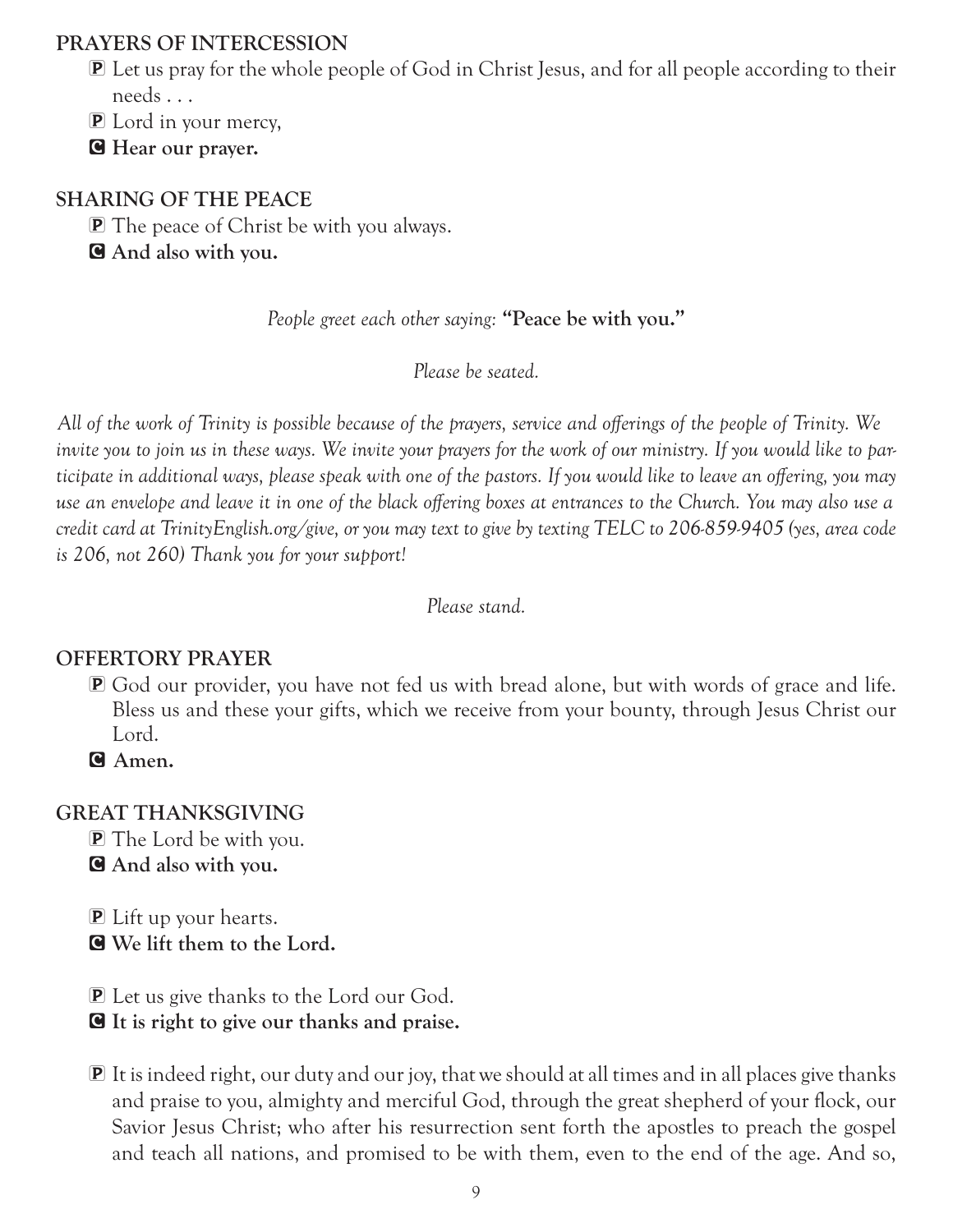with Peter and Paul and the glorious company of the apostles, with the choirs of angels and all the hosts of heaven, we praise your name and join their unending hymn:

### **SANCTUS**



## EUCHARISTIC PRAYER

P You are indeed holy, almighty and merciful God. You are most holy, and great is the majesty of your glory.

 You so loved the world that you gave your only Son, so that everyone who believes in him may not perish but have eternal life.

 We give you thanks for his coming into the world to fulfill for us your holy will and to accomplish all things for our salvation.

 In the night in which he was betrayed, our Lord Jesus took bread, and gave thanks; broke it, and gave it to his disciples, saying: Take and eat; this is my body, given for you. Do this for the remembrance of me.

 Again, after supper, he took the cup, gave thanks, and gave it for all to drink, saying: This cup is the new covenant in my blood, shed for you and for all people for the forgiveness of sin. Do this for the remembrance of me.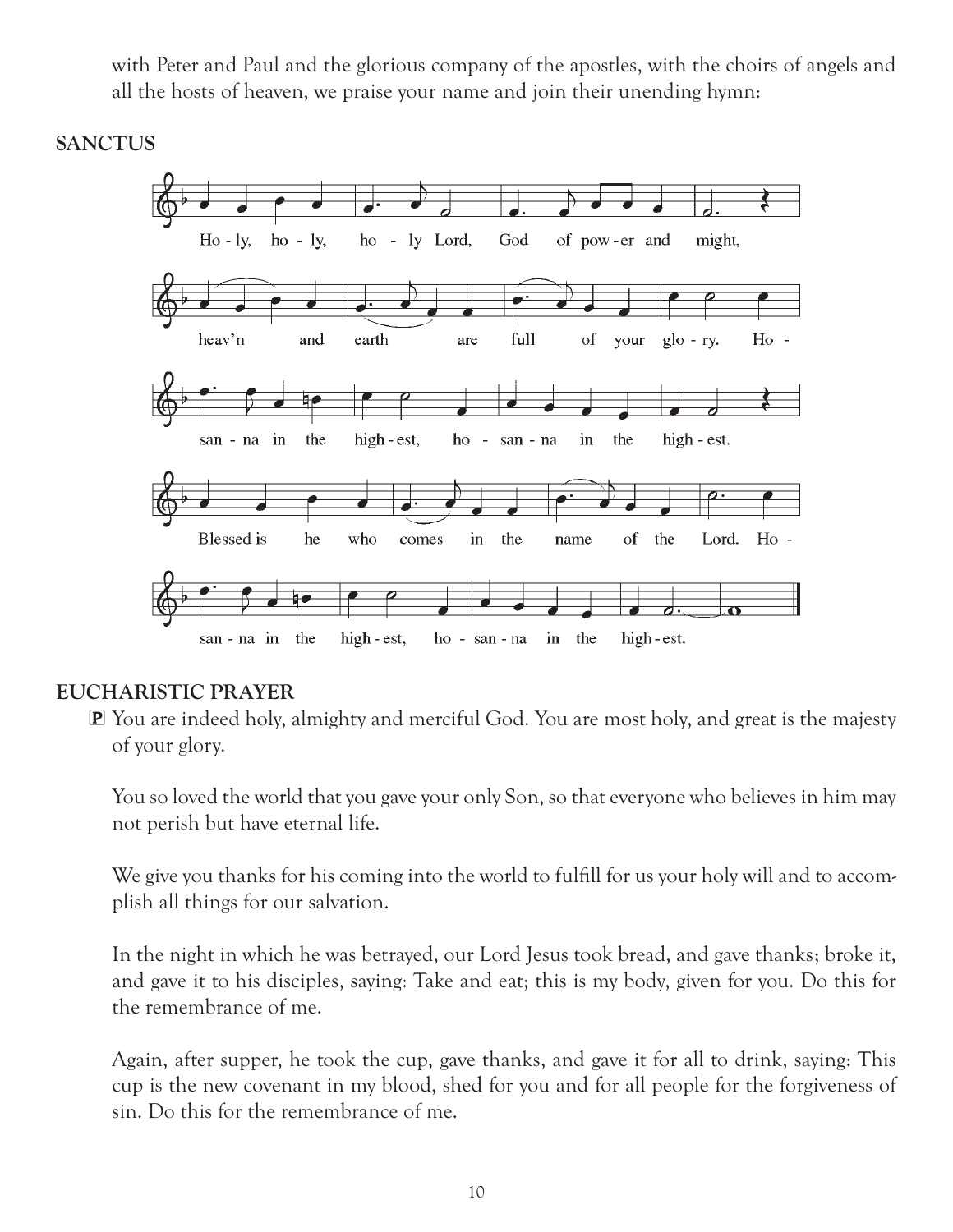For as often as we eat of this bread and drink from this cup, we proclaim the Lord's death until he comes.

- C Christ has died. Christ is risen. Christ will come again.
- P Remembering, therefore, his salutary command, his life-giving passion and death, his glorious resurrection and ascension, and the promise of his coming again, we give thanks to you, O Lord God Almighty, not as we ought but as we are able; we ask you mercifully to accept our praise and thanksgiving and with your Word and Holy Spirit to bless us, your servants, and these your own gifts of bread and wine, so that we and all who share in the body and blood of Christ may be filled with heavenly blessing and grace, and, receiving the forgiveness of sin, may be formed to live as your holy people and be given our inheritance with all your saints. To you, O God, Father, Son, and Holy Spirit, be all honor and glory in your holy church, now and forever.

G Amen.

#### LORD'S PRAYER

C Our Father, who art in heaven, hallowed be thy name, thy kingdom come, thy will be done, on earth as it is in heaven. Give us this day our daily bread; and forgive us our trespasses, as we forgive those who trespass against us; and lead us not into temptation, but deliver us from evil. For thine is the kingdom, and the power, and the glory, forever and ever. Amen.

*Please be seated.*

#### COMMUNION DISTRIBUTION

(10:30) AGNUS DEI

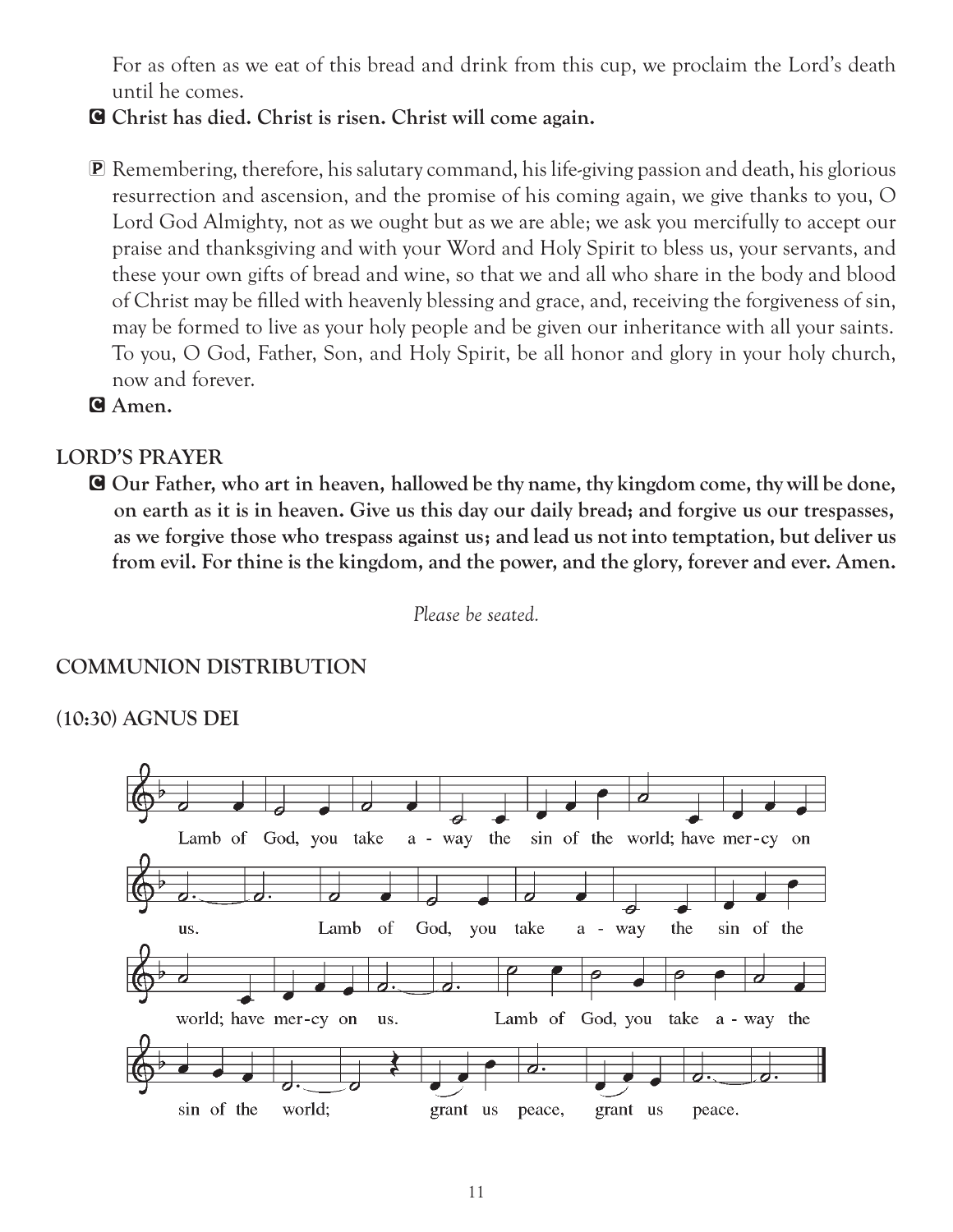







Text: African American spiritual<br>Music: BALM IN GILEAD, African American spiritual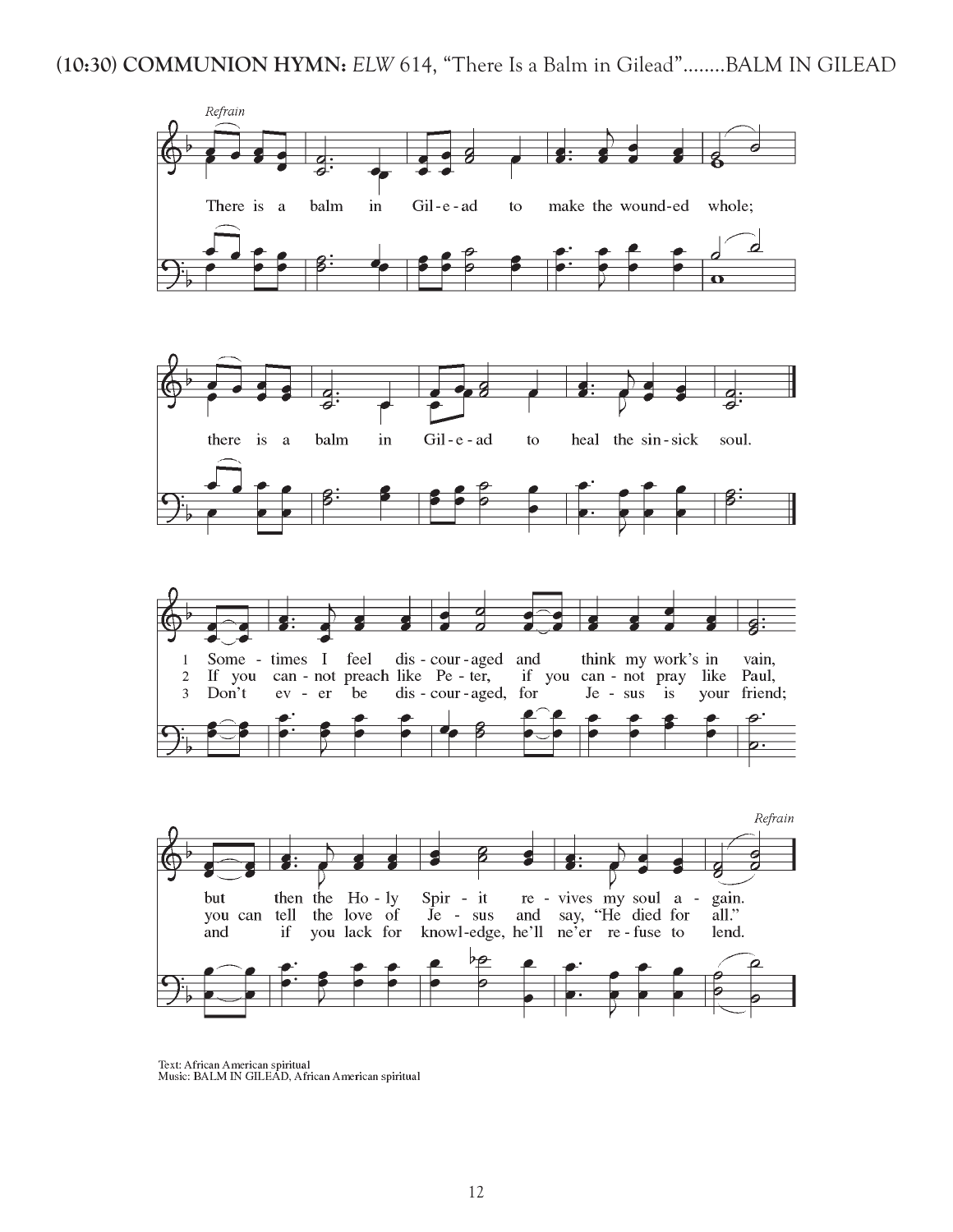## COMMUNION BLESSING

P The body and blood of our Lord Jesus Christ strengthen us and keep us in his grace.

G Amen.

## POST-COMMUNION PRAYER

P We give you thanks, almighty God, that you have refreshed us through the healing power of this gift of life. In your mercy, strengthen us through this gift, in faith toward you and in fervent love toward one another; for the sake of Jesus Christ our Lord.

G Amen.

## BLESSING

P The Lord bless you and keep you. The Lord's face shine on you with grace and mercy. The Lord look upon you with favor and give you peace.

G Amen.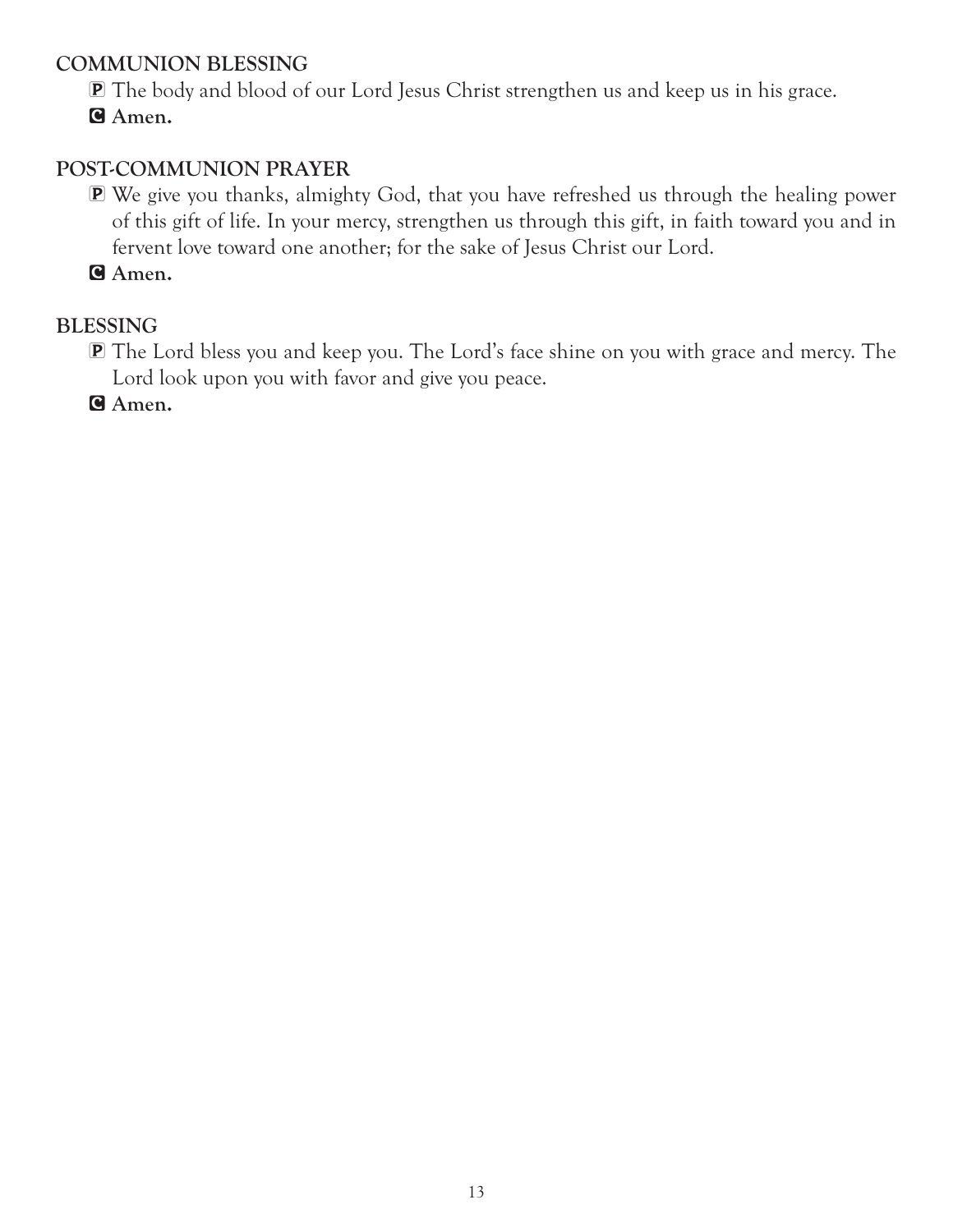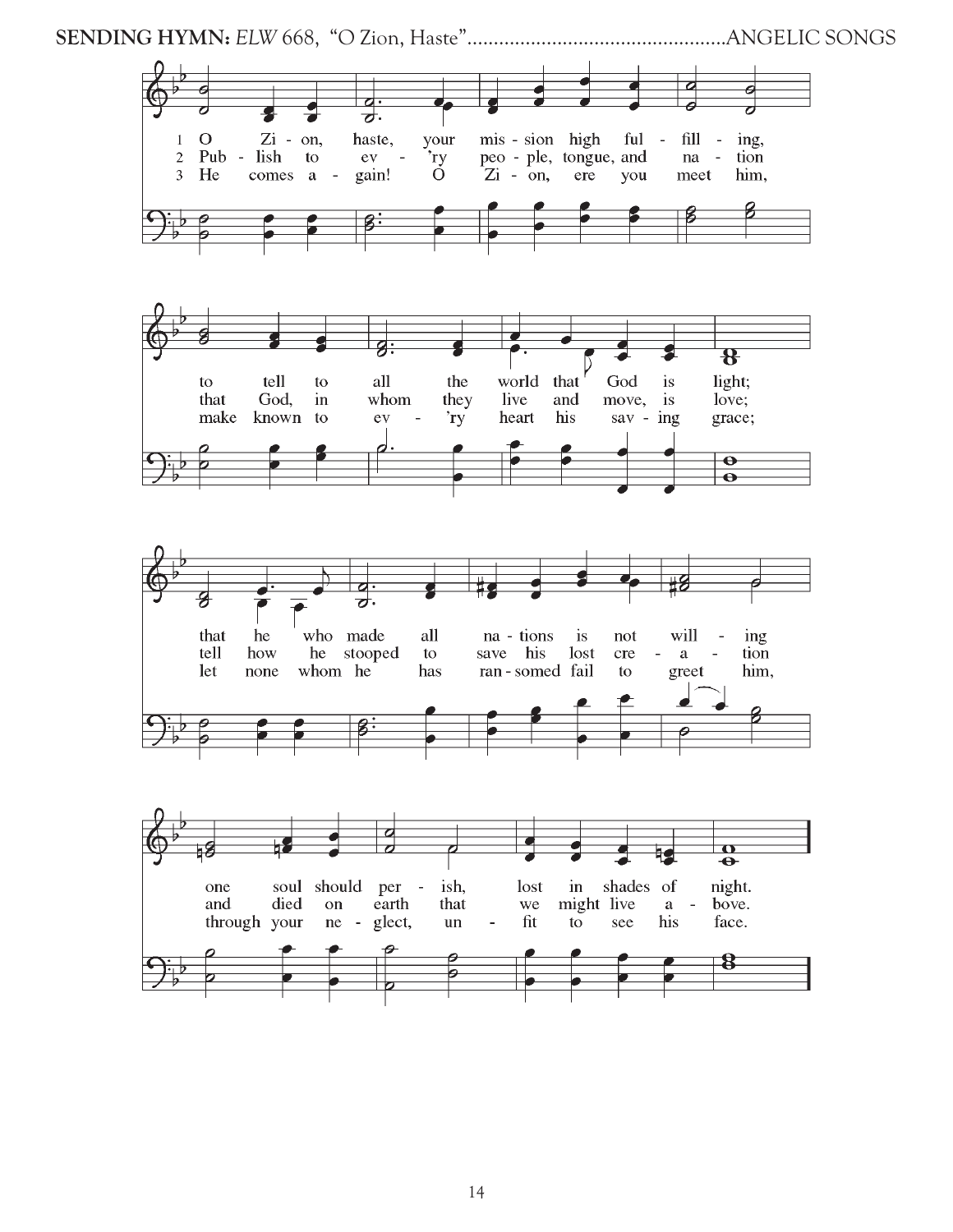

Text: Mary A. Thomson, 1834-1923<br>Music: ANGELIC SONGS, James Welch, 1837-1901

## DISMISSAL

P Go in peace. Serve the Lord. **G** Thanks be to God.

POSTLUDE: "Prelude in F Minor".....................................................................................Max Reger

Music, texts, and liturgy are reprinted with permission under OneLicense.net #A-707484 and Augsburg Fortress Liturgies Annual License #22664.

The Great Thanksgiving and Eucharistic Prayer come from Eucharistic Prayers by Samuel Wells and Abigail Kocher. Grand Rapids: William B Eerdmans Publishing Company. 2016

#### + PARTICIPANTS +

Our appreciation and thanks to those serving in God's house today:

- + The Rev. Dr. Gary M. Erdos, Preacher
- + Evan Anderson, Organist
- + (7:00) Jerry Hertenstein, (8:00) Ruth Borgmann, (10:30) Amy Burns, Readers
- + (10:30) Jerry Hertenstein, Sue Pape, Donna Russell, Communion Assistants
- + Special thanks to today's Ushers, Altar Guild and Acolytes.

ALTAR FLOWERS IN THE NAVE: The flowers on the altar are to the glory of God. Placed in loving memory of Ron VanLue from Julie and Family. In loving memory of wife, Marget, and parents, Herman and Marcille Stiegler, by Bill and Sylvia Stiegler.

IN OUR PRAYERS: Sharon Gerig, Jenny Hobby and Family, Kathy, Alisa, Derrick Devine and Family, Martha Manges, Joan Ostergren, Chris.